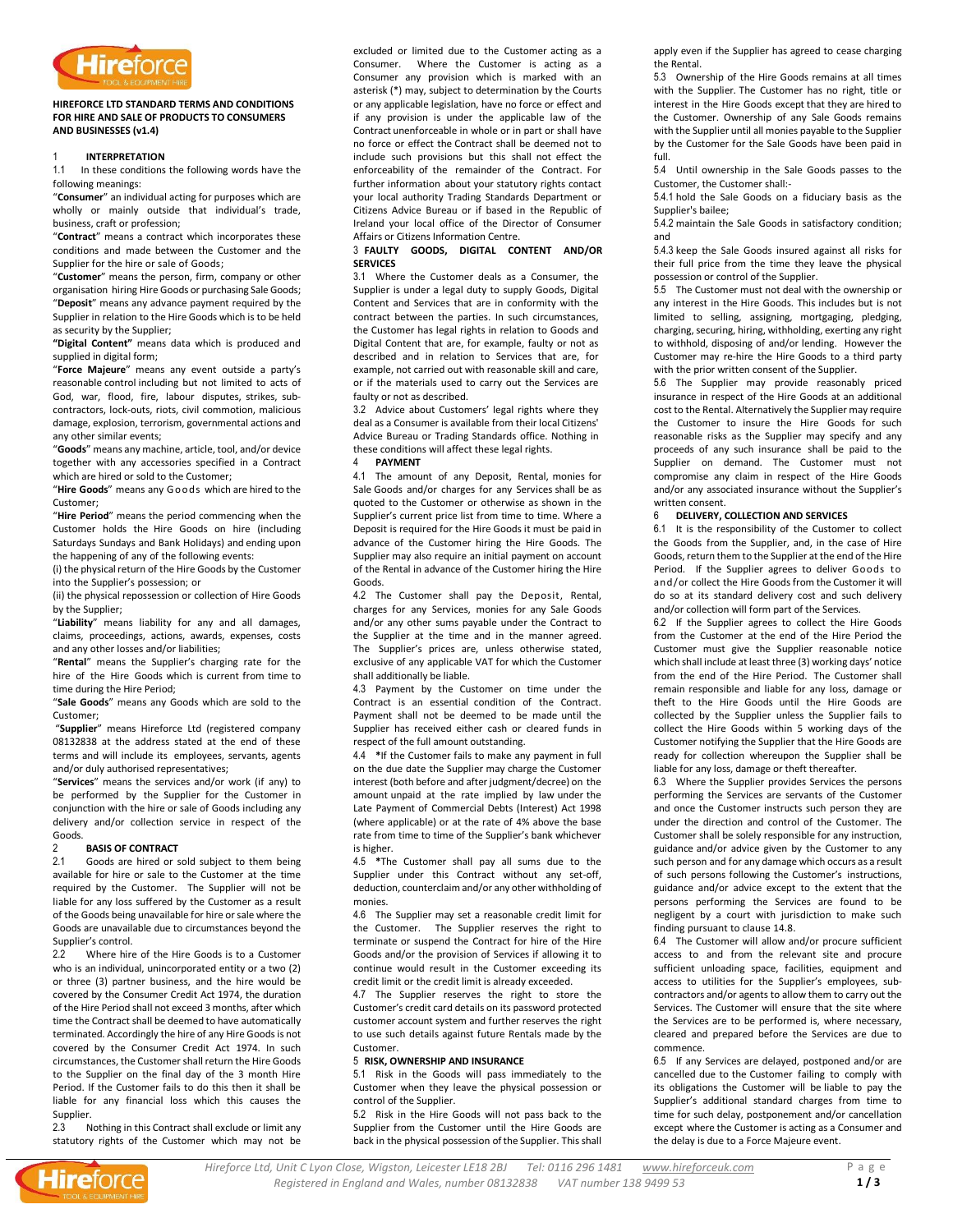### <span id="page-1-8"></span>7 **CARE OF HIRE GOODS**

#### 7.1 The Customer shall:

7.1.1 not remove any labels from and/or interfere with the Hire Goods, their working mechanisms or any other parts of them and shall take reasonable care of the Hire Goods and only use them for their proper purpose in a safe and correct manner in accordance with any operating and/or safety instructions provided or supplied to the Customer;

7.1.2 notify the Supplier immediately after any breakdown, loss and/or damage to the Hire Goods;

7.1.3 take adequate and proper measures to protect the Hire Goods from theft, damage and/or other risks;

7.1.4 notify the Supplier of any change of its address and upon the Supplier's request provide details of the location of the Hire Goods;

7.1.5 permit the Supplier at all reasonable times and upon reasonable notice to inspect the Hire Goods including procuring access to any property where the Hire Goods are situated;

7.1.6 keep the Hire Goods at all times in its possession and control and not to remove the Hire Goods from the country where the Customer is located and/or the country where the Supplier is located without the prior written consent of the Supplier;

7.1.7 be responsible for the conduct and cost of any testing, examinations and/or checks in relation to the Hire Goods required by any legislation, best practice and/or operating instructions except to the extent that the Supplier has agreed to provide them as part of any Services;

7.1.8 not do or omit to do anything which the Customer has been notified will or may be deemed to invalidate any policy of insurance related to the Hire Goods;

7.1.9 not continue to use Hire Goods where they have been damaged and will notify the Supplier immediately if the Hire Goods are involved in an accident resulting in damage to the Hire Goods, other property and/or injury to any person; and

7.1.10 where the Hire Goods require fuel, oil and/or electricity ensure that the proper type and/or voltage is used and that, where appropriate, the Hire Goods are properly installed by a qualified and competent person. 7.1.11 ensure that any employees, agents or contractors that operate the Hire Goods are, if applicable, adequately and sufficiently qualified and trained to operate the Hire Goods in accordance with all current and applicable legislation.

7.2 The Hire Goods must be returned by the Customer in good working order and condition (fair wear and tear excepted) and in a clean condition together with all insurance policies, licences, registration and other documents relating to the Hire Goods.

#### <span id="page-1-9"></span>8 **BREAKDOWN**

8.1 Allowance may be made in relation to the Rental to the Customer for any non-use of the Hire Goods due to breakdown caused by the development of an inherent fault and/or fair wear and tear on condition that the Customer informs the Supplier as soon as practicable of the breakdown and the Supplier is unable to repair or replace the Hire Goods within a reasonable time.

8.2 The Customer shall be responsible for all expenses, loss(including loss of Rental) and/or damage suffered by the Supplier arising from any breakdown of the Hire Goods due to the Customer's negligence, misdirection and/or misuse of the Hire Goods.

8.3 The Supplier will at its own cost carry out all routine maintenance and repairs to the Hire Goods during the Hire Period and all repairs which are required due to fair wear and tear and/or an inherent fault in the Hire Goods. The Customer will be responsible for the cost of all repairs necessary to Hire Goods during the Hire Period which arise otherwise than as a result of fair wear and tear, an inherent fault and/or the negligence of the Supplier while carrying out routine maintenance and/or repairs.

8.4 The Customer must not repair or attempt to repair the Hire Goods unless authorised to do so in writing by the Supplier.

9 **LOSS OR DAMAGE TO THE HIRE GOODS**

9.1 If the Hire Goods are returned in damaged,

unclean and/or defective state except where due to fair wear and tear and/or an inherent fault in the Hire Goods, the Customer shall be liable to pay the Supplier for the cost of any repair and/or cleaning required to return the Hire Goods to a condition fit for re-hire and to pay the Rental, in accordance with the provisions of clause 8.3, until such repairs and/or cleaning have been completed.

9.2 In respect of any Hire Goods which are lost, stolen or damaged beyond economic repair during the Hire Period the Customer will:-

9.2.1 pay to the Supplier the new replacement cost for any Hire Goods less than twelve (12) months old from first registration; and/or

9.2.2 reimburse the Supplier for any loss or costs suffered or incurred by the Supplier for any Hire Goods more than twelve (12) months old from first registration, less the amount paid to the Supplier under any policy of insurance and/or Deposit in respect of the Hire Goods.

<span id="page-1-0"></span>9.3 The Customer shall remain liable to pay the Rental for the Hire Goods up to and including the date it notifies the Supplier that the Hire Goods have been lost, stolen and/or damaged beyond economic repair.

9.4 In addition to the obligation in claus[e 9.3](#page-1-0) to pay the Rental, from the date the Customer notifies the Supplier that the Hire Goods have been lost, stolen and/or damaged beyond economic repair until the date the Customer makes a payment to the Supplier for the replacement of the Hire Goods in accordance with clause [0](#page-0-0) ("Lost Rental Period"), the Customer shall pay, as a genuine pre-estimate of lost rental profit, a sum as liquidated damages being equal to two thirds of the Rental that would have applied for such Hire Goods during the Lost Rental Period. The Supplier shall use its reasonable commercial endeavours to purchase replacements for such Hire Goods as quickly as possible once it has received payment from the Customer under claus[e 0](#page-0-0) above.

#### <span id="page-1-1"></span>10 **STATUTORY CANCELLATION RIGHT FOR CONSUMERS**

<span id="page-1-3"></span>10.1 The provisions of this clause [10](#page-1-1) only apply to Customers who are a Consumer for the purpose of any hire or purchase from the Supplier.

10.2 Subject to clause[s 10.4](#page-1-2) and 10.5, in the case of all Contracts for Sale Goods and those Contracts for Hire Goods where the Hire Period does not have a fixed duration, the Customer shall, in accordance with its rights under the Consumer Contracts (Information, Cancellation and Additional Charges) Regulations 2013, have the right to cancel the Contract by writing to the Supplier at the address stated at the end of these terms, without incurring any charge or Liability within 14 days of the day following the date on which the Goods come into the physical possession of the Customer.

10.3 Where a Customer exercises its right to cancel under claus[e 10.1](#page-1-3) and has made payments in advance for Goods and/or Services that have not been provided to it, then the Supplier will refund these amounts to the Customer:

10.3.1 within 14 days of receipt of the Goods which have been returned by the Customer; or

10.3.2 (if earlier) within 14 days after the day the Customer provides evidence that they have returned the Goods; or

10.3.3 if no Goods have been provided by the Supplier, 14 days after the day on which the Supplier is informed of the Customer's decision to cancel the Contract.

<span id="page-1-2"></span>10.4 Where the Customer deals as a Consumer and requests in writing that the Supplier begins provision of the Services within the cancellation period set out in clause [10.1](#page-1-3), then the Customer's right to cancel the Contract without incurring any charge or Liability will expire once the Supplier has completed the provision of the Services. If the Customer cancels the Contract once the Supplier has begun to provide the Services it shall be liable for all costs reasonably incurred by the Supplier in providing the Services up to the point the Supplier is informed of the Customer's decision to cancel the Contract.

10.5 Where the Contract is with a Consumer and:

10.5.1 is for the supply of accommodation, transport of goods, vehicle rental services, catering or services related to leisure activities; and

10.5.2 provides for a specific date or period of performance,

the Consumer will not have a right to cancel the Contract without incurring any charge or Liability to the Supplier. 10.6 Where a Customer cancels the Contract under this clause 10, it shall return any Goods which the Supplier has provided to it at its own cost, unless otherwise expressly agreed in writing.

### <span id="page-1-5"></span>11 **TERMINATION BY NOTICE**

11.1 If the Hire Period has a fixed duration, then subject to the provisions of clause [12](#page-1-4) neither the Customer nor the Supplier shall be entitled to terminate the Contract before the expiry of that fixed period unless agreed with the other party.

11.2 If the Hire Period does not have a fixed duration either of the Customer or the Supplier is entitled to terminate the Contract upon giving to the other party any agreed period of notice.

11.3 If no period of notice has been agreed or specified the Customer may terminate the Hire Period by the physical return of the Hire Goods to the Supplier.

11.4 If no period of notice has been agreed or specified either party shall be entitled to terminate the hire of the Hire Goods by giving not less than 14 days' notice to the other.

11.5 The rights set out in this claus[e 11](#page-1-5) are in addition to any rights the Customer may have under claus[e 10](#page-1-1) (and any other legal rights).

<span id="page-1-4"></span>12 **DEFAULT**

<span id="page-1-7"></span>12.1 If the Customer:-

12.1.1 fails to make any payment to the Supplier when due without just cause;

12.1.2 breaches the terms of the Contract and, where the breach is capable of remedy, has not remedied the breach within 14 days of receiving notice requiring the breach to be remedied;

12.1.3 persistently breaches the terms of the Contract; 12.1.4 provides incomplete, materially inaccurate or misleading facts and/or information in connection with the Contract;

12.1.5 pledges, charges or creates any form of security over any Hire Goods or proposes to compound with its creditors, creates a trust deed for its creditors, applies for an interim moratorium in respect of claims and/or proceedings, any distress/diligence, execution or other legal process is levied on any property of the Customer, has a bankruptcy petition/petition for sequestration presented against it or the Customer takes or suffers any similar action in any jurisdiction;

12.1.6 being a company, ceases or threatens to cease to carry on business, enters into voluntary or compulsory liquidation, has a receiver, administrator or administrative receiver or in the Republic of Ireland an examiner appointed over all or any of its assets, any attachment order/arrestment is made against the Customer, any distress/diligence, execution or other legal process is levied on any property of the Customer or the Customer takes or suffers any similar action in any jurisdiction;

12.1.7 appears to the Supplier (acting reasonably) due to the Customer's credit rating to be financially incapable of meeting its obligations under the Contract; and/or

12.1.8 appears to the Supplier (acting reasonably) to be about to suffer any of the above events;

then the Supplier shall have the right, without prejudice to any other remedies, to exercise any or all of the rights set out in clause 12.2 below.

<span id="page-1-6"></span>12.2 If any of the events set out in clause [12.1](#page-1-7) above occurs in relation to the Customer then:-

12.2.1 except where the Customer is acting as a Consumer the Supplier may enter, without prior notice, any premises of the Customer (or premises of third parties with their consent) where Goods owned by the Supplier may be and repossess any Goods;

12.2.2 the Supplier may withhold the performance of any Services and cease any Services in progress under this and/or any other Contract with the Customer;

12.2.3 the Supplier may immediately cancel, terminate and/or suspend without Liability to the Customer the Contract and/or any other contract with the Customer; and/or

12.2.4 **\***all monies owed by the Customer to the